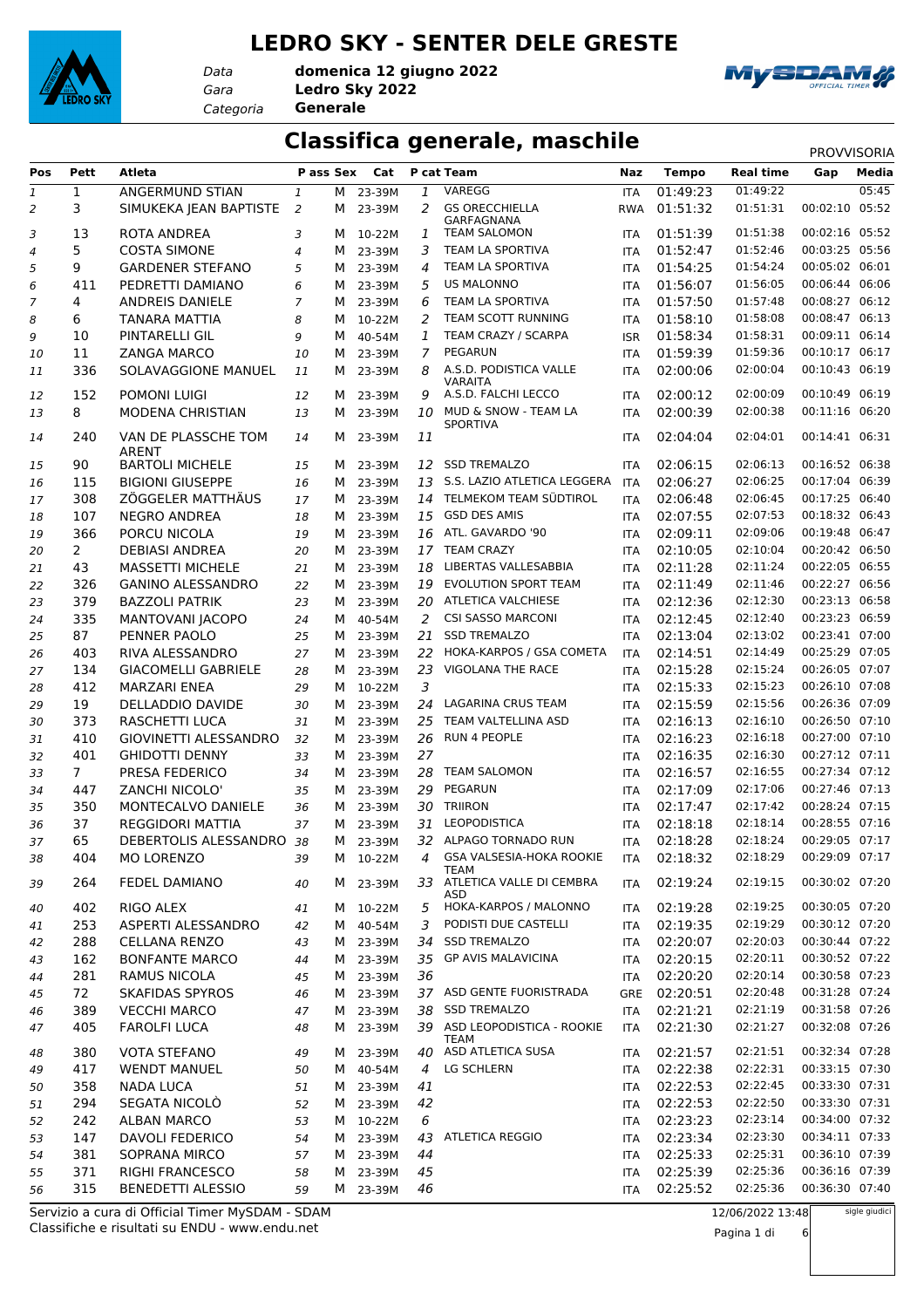| Pos | Pett | Atleta                    | P ass Sex |   | Cat      |                | P cat Team                                   | Naz                      | <b>Tempo</b> | <b>Real time</b> | Gap            | Media |
|-----|------|---------------------------|-----------|---|----------|----------------|----------------------------------------------|--------------------------|--------------|------------------|----------------|-------|
|     | 249  | FERRAZZA MATTIA           | 60        | M | 10-22M   | 7              | <b>BRENTA TEAM</b>                           | <b>ITA</b>               | 02:26:53     | 02:26:45         | 00:37:30 07:43 |       |
| 57  | 161  | <b>ISEPPATO SILVANO</b>   | 61        | М | 55M      | 1              | ASD CADDESE                                  | <b>ITA</b>               | 02:26:58     | 02:26:55         | 00:37:35 07:44 |       |
| 58  | 323  | ROTA STEFANO              |           | M | 23-39M   | 47             |                                              |                          | 02:27:18     | 02:27:06         | 00:37:55 07:45 |       |
| 59  | 42   | <b>MIORI MARCO</b>        | 62<br>63  | M | 23-39M   | 48             | <b>SSD TREMALZO</b>                          | <b>ITA</b><br><b>ITA</b> | 02:27:18     | 02:27:14         | 00:37:55 07:45 |       |
| 60  | 204  | GIOVANAZZI LORENZO        | 64        | М | 23-39M   | 49             | <b>G.S. TRILACUM</b>                         | <b>ITA</b>               | 02:27:55     | 02:27:51         | 00:38:32 07:47 |       |
| 61  |      |                           |           |   |          |                | <b>SSD TREMALZO</b>                          |                          |              | 02:28:56         | 00:39:35 07:50 |       |
| 62  | 86   | DE GUELMI MARCO           | 65        | м | 23-39M   | 50             |                                              | <b>ITA</b>               | 02:28:57     | 02:28:54         | 00:39:37 07:50 |       |
| 63  | 375  | <b>CORNALI MICHELE</b>    | 66        | M | 40-54M   | 5              | TEAM VALTELLINA ASD                          | <b>ITA</b>               | 02:29:00     |                  |                |       |
| 64  | 215  | <b>SAMADEN RUGGERO</b>    | 67        | м | 10-22M   | 8              | LAGORAI MOUNTAIN RACE<br><b>LEOPODISTICA</b> | <b>ITA</b>               | 02:29:43     | 02:29:34         | 00:40:20 07:52 |       |
| 65  | 291  | <b>SUZZI STEFANO</b>      | 68        | м | 23-39M   | 51             |                                              | <b>ITA</b>               | 02:30:04     | 02:30:00         | 00:40:41 07:53 |       |
| 66  | 230  | CITRÀ MARCO               | 69        | M | 23-39M   | 52             | MUGELLO OUTDOOR ASD                          | <b>ITA</b>               | 02:30:06     | 02:30:01         | 00:40:43 07:53 |       |
| 67  | 81   | <b>SENTER GIANNI</b>      | 70        | м | 23-39M   | 53             |                                              | <b>ITA</b>               | 02:30:10     | 02:29:55         | 00:40:47 07:54 |       |
| 68  | 235  | <b>IORI ISAIA</b>         | 71        | м | 23-39M   | 54             |                                              | <b>ITA</b>               | 02:30:21     | 02:30:17         | 00:40:58 07:54 |       |
| 69  | 125  | ROMERI MATTIA             | 73        | M | 23-39M   | 55             | TEAM VALTELLINA ASD                          | <b>ITA</b>               | 02:31:03     | 02:30:57         | 00:41:40 07:56 |       |
| 70  | 414  | SANTI ANDREA              | 74        | М | 40-54M   | 6              | <b>ATLETICA MANARA</b>                       | <b>ITA</b>               | 02:31:16     | 02:31:09         | 00:41:53 07:57 |       |
| 71  | 266  | DEI CAS MARCO             | 75        | м | 23-39M   | 56             | TEAM VALTELLINA ASD                          | <b>ITA</b>               | 02:31:16     | 02:31:11         | 00:41:53 07:57 |       |
| 72  | 216  | <b>TOMASONI STEFANO</b>   | 76        | M | 40-54M   | $\overline{7}$ | ATLETICA FRANCIACORTA                        | <b>ITA</b>               | 02:31:23     | 02:31:08         | 00:42:00 07:58 |       |
| 73  | 246  | DE MARTIN DIEGO           | 77        | М | 23-39M   |                | 57 G.S. QUANTIN                              | <b>ITA</b>               | 02:31:46     | 02:31:39         | 00:42:23 07:59 |       |
| 74  | 108  | <b>DIMANI DAVIDE</b>      | 78        | м | 23-39M   | 58             |                                              | <b>ITA</b>               | 02:31:58     | 02:31:47         | 00:42:35 07:59 |       |
| 75  | 16   | <b>BONDONI MAURIZIO</b>   | 79        | M | 23-39M   | 59             | S.A. VALCHIESE                               | <b>ITA</b>               | 02:32:32     | 02:32:28         | 00:43:09 08:01 |       |
| 76  | 390  | <b>BRIDA NICOLA</b>       | 80        | м | 23-39M   | 60             |                                              | <b>ITA</b>               | 02:32:51     | 02:32:42         | 00:43:28 08:02 |       |
| 77  | 352  | <b>CHEMOTTI CRISTIAN</b>  | 81        | м | 40-54M   | 8              | ATLETICA GAVARDO 90                          | <b>ITA</b>               | 02:32:51     | 02:32:43         | 00:43:28 08:02 |       |
| 78  | 103  | <b>GRANDI ALBERTO</b>     | 82        | м | 40-54M   | 9              | MUD & SNOW - TEAM LA<br><b>SPORTIVA</b>      | <b>ITA</b>               | 02:33:10     | 02:33:07         | 00:43:47 08:03 |       |
| 79  | 35   | PINAMONTI ALEX            | 83        | м | 40-54M   | 10             |                                              | <b>ITA</b>               | 02:33:26     | 02:33:21         | 00:44:03 08:04 |       |
| 80  | 114  | <b>TAMANINI MARTINO</b>   | 84        | М | 23-39M   | 61             | VIGOLANA SKY TEAM                            | <b>ITA</b>               | 02:33:46     | 02:33:37         | 00:44:24 08:05 |       |
| 81  | 70   | PINTARELLI IVAN           | 85        | м | 40-54M   | 11             | U.S. 5 STELLE SEREGNANO                      | <b>ITA</b>               | 02:34:41     | 02:34:28         | 00:45:18 08:08 |       |
|     |      |                           |           |   |          |                | A.S.D.                                       |                          |              |                  |                |       |
| 82  | 376  | <b>IOBSTRAIBIZER LUCA</b> | 86        | M | 23-39M   | 62             |                                              | <b>ITA</b>               | 02:34:42     | 02:34:27         | 00:45:20 08:08 |       |
| 83  | 58   | <b>BONETTI DENIS</b>      | 87        | M | 23-39M   | 63             |                                              | <b>ITA</b>               | 02:34:44     | 02:34:37         | 00:45:21 08:08 |       |
| 84  | 248  | <b>VACCARI ENRICO</b>     | 88        | м | 23-39M   | 64             |                                              | <b>ITA</b>               | 02:34:44     | 02:34:37         | 00:45:21 08:08 |       |
| 85  | 127  | <b>SIDOLI DANIELE</b>     | 89        | M | 23-39M   |                | 65 ATLETICA REGGIO                           | <b>ITA</b>               | 02:34:50     | 02:34:43         | 00:45:27 08:08 |       |
| 86  | 73   | POLETTI MANUEL            | 90        | м | 23-39M   | 66             | NON SOL FADIGHJA                             | <b>ITA</b>               | 02:34:56     | 02:34:51         | 00:45:33 08:09 |       |
| 87  | 203  | <b>PULITA LUCA</b>        | 91        | м | 23-39M   |                | 67 S.S. STIVO A.S.D                          | <b>ITA</b>               | 02:35:21     | 02:35:07         | 00:45:58 08:10 |       |
| 88  | 344  | <b>MALACARNE LUCA</b>     | 93        | м | 40-54M   | 12             |                                              | <b>ITA</b>               | 02:36:07     | 02:36:02         | 00:46:44 08:12 |       |
| 89  | 245  | <b>CASARI MARCO</b>       | 95        | м | 40-54M   | 13             | ATLETICA ALTO GARDA E                        | <b>ITA</b>               | 02:36:31     | 02:36:28         | 00:47:08 08:14 |       |
| 90  | 123  | <b>BIANCHINI MANUEL</b>   | 96        | M | 23-39M   | 68             | LEDRO<br>VIGOLANA SKY TEAM                   | <b>ITA</b>               | 02:37:31     | 02:37:22         | 00:48:09 08:17 |       |
| 91  | 231  | PICCOLI GIOELE            | 97        | М | 23-39M   | 69             | ASD GENTE FUORI STRADA                       | <b>ITA</b>               | 02:38:13     | 02:38:05         | 00:48:50 08:19 |       |
| 92  | 370  | CAPOZZO GUIDO             | 98        | м | 23-39M   | 70             | <b>SPORTRACE ASD</b>                         | <b>ITA</b>               | 02:38:35     | 02:38:30         | 00:49:12 08:20 |       |
| 93  | 378  | <b>BANAL ENRICO</b>       | 99        | м | 23-39M   | 71             |                                              | <b>ITA</b>               | 02:38:38     | 02:38:33         | 00:49:15 08:20 |       |
| 94  | 342  | <b>AGOSTINI PETER</b>     | 100       | м | 23-39M   | 72             | SKI TEAM LAGORAI                             | <b>ITA</b>               | 02:38:49     | 02:38:41         | 00:49:26 08:21 |       |
| 95  | 236  | STAFFIERI ALESSIO         | 101       |   | M 23-39M |                | 73 TEAM PASTURO                              | ITA                      | 02:38:55     | 02:38:49         | 00:49:32 08:21 |       |
|     |      | <b>FRANCESCO</b>          |           |   |          |                |                                              |                          |              |                  |                |       |
| 96  | 167  | SEGALLA SERGIO            | 102       | M | 23-39M   | 74             |                                              | ITA                      | 02:39:00     | 02:38:56         | 00:49:37 08:22 |       |
| 97  | 353  | <b>FOLCHINI ALBERTO</b>   | 103       | M | 23-39M   | 75             | <b>GARDA TRENTINO TRAIL ASD</b>              | ITA                      | 02:39:41     | 02:39:33         | 00:50:19 08:24 |       |
| 98  | 148  | FRATTINI ALESSANDRO       | 104       | M | 40-54M   | 14             | MORISSOLO ASD                                | <b>ITA</b>               | 02:39:54     | 02:39:48         | 00:50:31 08:24 |       |
| 99  | 166  | SEGATTA NICOLA            | 105       | M | 40-54M   | 15             | ASD NEW LIFE                                 | ITA                      | 02:39:56     | 02:39:50         | 00:50:34 08:25 |       |
| 100 | 306  | <b>IANES OSCAR</b>        | 107       | M | 23-39M   | 76             |                                              | <b>ITA</b>               | 02:40:06     | 02:39:55         | 00:50:44 08:25 |       |
| 101 | 419  | LONARDI CESARE            | 108       | м | 55M      | 2              | A.S.D. VERONA TRAIL RUNNERS ITA              |                          | 02:40:19     | 02:40:00         | 00:50:56 08:26 |       |
| 102 | 210  | PICCINI FABIO             | 109       | м | 55M      | 3              | ASD LIBERTAS VALLESABBIA                     | <b>ITA</b>               | 02:40:27     | 02:40:23         | 00:51:04 08:26 |       |
| 103 | 110  | <b>HEISS SEBASTIAN</b>    | 110       | M | 23-39M   |                | 77 TEAM SCHUH SPORT TRENKLE                  | GER                      | 02:40:30     | 02:40:24         | 00:51:07 08:26 |       |
| 104 | 192  | <b>BOCCA CORSICO</b>      | 111       | м | 23-39M   | 78             | <b>BLACKWARRIORS</b>                         | <b>ITA</b>               | 02:40:34     | 02:40:27         | 00:51:11 08:27 |       |
|     |      | PICCOLINO ZENO            |           |   |          |                |                                              |                          |              |                  |                |       |
| 105 | 362  | <b>FESTI WALTER</b>       | 112       | M | 23-39M   |                | 79 G.S. POR                                  | ITA                      | 02:40:39     | 02:40:19         | 00:51:17 08:27 |       |
| 106 | 243  | <b>ZENI FIORENZO</b>      | 113       | м | 55M      | 4              | PAGANELLA MOUNTAIN TEAM                      | ITA                      | 02:40:46     | 02:40:34         | 00:51:23 08:27 |       |
| 107 | 318  | <b>COSER MATTIA</b>       | 114       | M | 23-39M   | 80             | CAURIOL                                      | <b>ITA</b>               | 02:40:54     | 02:40:47         | 00:51:31 08:28 |       |
| 108 | 251  | PIGARELLI MATTEO          | 115       | M | 40-54M   | 16             | MADDALENE SKY TEAM                           | <b>ITA</b>               | 02:41:53     | 02:41:45         | 00:52:30 08:31 |       |
| 109 | 260  | ROITHMEIER JAKOB          | 116       | M | 23-39M   | 81             |                                              | GER                      | 02:41:58     | 02:41:33         | 00:52:35 08:31 |       |
| 110 | 340  | PAROLARI CHRISTIAN        | 117       | M | 40-54M   | 17             |                                              | <b>ITA</b>               | 02:42:03     | 02:41:47         | 00:52:40 08:31 |       |
| 111 | 149  | <b>SCHEFFAUER STEFAN</b>  | 118       | м | 55M      | 5              | <b>WSV KALTENBACH</b>                        | <b>AUT</b>               | 02:42:06     | 02:41:59         | 00:52:43 08:31 |       |
| 112 | 387  | <b>GNEMMI LUCA</b>        | 119       | M | 23-39M   |                | 82 VOLPI D'INVÒ                              | <b>ITA</b>               | 02:42:18     | 02:42:07         | 00:52:55 08:32 |       |
| 113 | 116  | <b>GUIDETTI MAURIZIO</b>  | 120       | M | 23-39M   | 83             | TRAILRUNNINGVALSESSERA                       | ITA                      | 02:42:40     | 02:42:29         | 00:53:17 08:33 |       |
| 114 | 78   | <b>GNUFFI FABRIZIO</b>    | 121       | м | 40-54M   | 18             | GNFFRZ78T13H330O                             | <b>ITA</b>               | 02:42:46     | 02:42:43         | 00:53:23 08:33 |       |
| 115 | 324  | SANGALETTI LUCA           | 122       | M | 23-39M   | 84             |                                              | <b>ITA</b>               | 02:42:53     | 02:42:36         | 00:53:30 08:34 |       |
| 116 | 153  | ANDREOLLI CARLO           | 123       | M | 40-54M   | 19             | LAGARINA CRUS TEAM                           | <b>ITA</b>               | 02:42:58     | 02:42:49         | 00:53:35 08:34 |       |
| 117 | 172  | PORRO MASSIMILIANO        | 124       | M | 40-54M   | 20             | MUD & SNOW - TEAM LA<br>SPORTIVA             | <b>ITA</b>               | 02:43:07     | 02:42:58         | 00:53:44 08:35 |       |

sigle giudici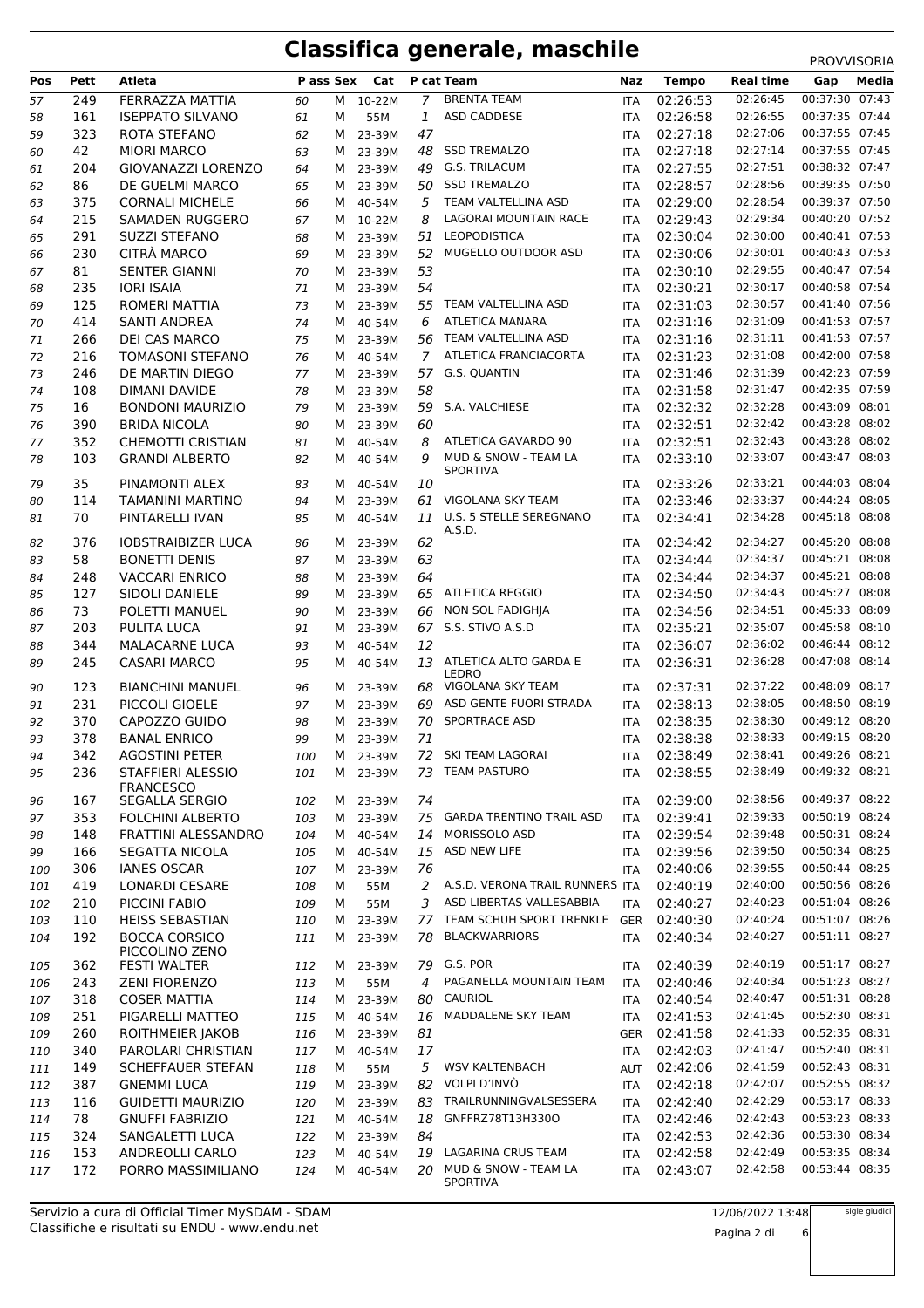| Pos | Pett | Atleta                    | P ass Sex |   | Cat      |                | P cat Team                              | Naz        | <b>Tempo</b> | <b>Real time</b> | Gap            | Media |
|-----|------|---------------------------|-----------|---|----------|----------------|-----------------------------------------|------------|--------------|------------------|----------------|-------|
| 118 | 93   | <b>BETTINI FRANCESCO</b>  | 125       | м | 23-39M   |                | 85 A.S.D. VERONA TRAIL RUNNERS ITA      |            | 02:43:11     | 02:43:06         | 00:53:48       | 08:35 |
| 119 | 135  | <b>QUINTARELLI MATTIA</b> | 126       | M | 40-54M   | 21             | <b>VERONA TRAIL RUNNER</b>              | <b>ITA</b> | 02:43:11     | 02:43:06         | 00:53:48 08:35 |       |
| 120 | 422  | <b>RIVA ELIO</b>          | 127       |   | M 23-39M | 86             |                                         | <b>ITA</b> | 02:43:24     | 02:43:16         | 00:54:01 08:35 |       |
| 121 | 126  | <b>BORDIGA CRISTIANO</b>  | 128       |   | M 40-54M |                | 22 SPORT ACTIVE ASD                     | <b>ITA</b> | 02:43:46     | 02:43:41         | 00:54:23 08:37 |       |
| 122 | 33   | CASAGRANDA ANDREA         | 129       |   | M 23-39M | 87             | ATLETICA VALLE DI CEMBRA                | <b>ITA</b> | 02:43:51     | 02:43:44         | 00:54:28 08:37 |       |
| 123 | 89   | <b>FERRARI ERIK</b>       | 130       |   | M 23-39M | 88             | <b>SSD TREMALZO</b>                     | <b>ITA</b> | 02:44:03     | 02:44:00         | 00:54:40 08:38 |       |
| 124 | 77   | ANDREATTA GABRIELE        | 131       |   | M 10-22M | 9              |                                         | <b>ITA</b> | 02:44:31     | 02:44:22         | 00:55:08 08:39 |       |
|     |      |                           |           |   |          |                | MADDALENE SKY TEAM                      |            |              |                  | 00:55:10 08:39 |       |
| 125 | 209  | <b>BERTOLLA RICCARDO</b>  | 132       | M | 40-54M   | 23             |                                         | <b>ITA</b> | 02:44:33     | 02:44:26         |                |       |
| 126 | 64   | <b>MARTINI FRANCESCO</b>  | 133       |   | M 23-39M | 89             |                                         | <b>ITA</b> | 02:44:57     | 02:44:43         | 00:55:34 08:40 |       |
| 127 | 317  | <b>GALVANI LUCA</b>       | 134       |   | M 23-39M | 90             | <b>G.P. AVIS MALAVICINA</b>             | <b>ITA</b> | 02:45:22     | 02:45:01         | 00:55:59 08:42 |       |
| 128 | 20   | <b>TOMASI MICHELE</b>     | 135       | M | 40-54M   | 24             |                                         | <b>ITA</b> | 02:45:32     | 02:45:27         | 00:56:10 08:42 |       |
| 129 | 269  | CAZZOLLI FEDERICO         | 136       | м | 40-54M   | 25             | S.S. STIVO A.S.D.                       | <b>ITA</b> | 02:45:36     | 02:45:18         | 00:56:14 08:42 |       |
| 130 | 206  | <b>BOLOGNANI ANDREA</b>   | 139       |   | M 23-39M | 91             | CAV                                     | <b>ITA</b> | 02:46:10     | 02:46:00         | 00:56:47 08:44 |       |
| 131 | 84   | <b>RIBAGA THOMAS</b>      | 140       |   | M 23-39M | 92             | <b>SSD TREMALZO</b>                     | <b>ITA</b> | 02:46:21     | 02:46:19         | 00:56:58 08:45 |       |
| 132 | 400  | <b>GELISIO ALESSANDRO</b> | 141       | M | 40-54M   | 26             | <b>G.S. PODISTICA CANALET</b>           | <b>ITA</b> | 02:46:23     | 02:46:07         | 00:57:00 08:45 |       |
| 133 | 286  | JAKUBEC MATĚJ             | 142       |   | M 23-39M | 93             | <b>KOMBITCH TEAM</b>                    | <b>CZE</b> | 02:46:46     | 02:46:40         | 00:57:23 08:46 |       |
|     |      |                           |           |   |          |                | 94 A.S.D. VERONA TRAIL RUNNERS ITA      |            | 02:46:50     | 02:46:45         | 00:57:27 08:46 |       |
| 134 | 144  | <b>CIPRIANI PAOLO</b>     | 143       |   | M 23-39M |                |                                         |            |              |                  | 00:57:36 08:47 |       |
| 135 | 220  | CALCARI MATTEO            | 144       |   | M 23-39M |                | 95 SSD TREMALZO                         | <b>ITA</b> | 02:46:59     | 02:46:57         |                |       |
| 136 | 394  | <b>TURBA MARCO</b>        | 146       |   | M 40-54M | 27             |                                         | <b>ITA</b> | 02:47:07     | 02:47:04         | 00:57:44 08:47 |       |
| 137 | 292  | <b>BRANDI ALESSANDRO</b>  | 147       |   | M 23-39M | 96             |                                         | <b>ITA</b> | 02:47:12     | 02:47:07         | 00:57:49 08:47 |       |
| 138 | 325  | <b>BELOTTI MIRKO</b>      | 148       |   | M 23-39M | 97             |                                         | <b>ITA</b> | 02:47:23     | 02:47:06         | 00:58:01 08:48 |       |
| 139 | 213  | <b>FONTANESI LAURO</b>    | 149       |   | M 23-39M | 98             | MODENA RUNNERS CLUB                     | <b>ITA</b> | 02:47:37     | 02:47:24         | 00:58:14 08:49 |       |
| 140 | 175  | <b>SANTI SAMUEL</b>       | 150       |   | M 23-39M | 99             |                                         | <b>ITA</b> | 02:47:52     | 02:47:39         | 00:58:29 08:50 |       |
| 141 | 259  | LANGSTÄDTLER JOACHIM      | 151       | М | 23-39M   | 100            |                                         | <b>GER</b> | 02:48:36     | 02:48:11         | 00:59:14 08:52 |       |
| 142 | 56   | DE BONA ANDREA            | 152       |   | M 40-54M |                | 28 TEAM ALDO MORO PALUZZA               | <b>ITA</b> | 02:48:51     | 02:48:47         | 00:59:28 08:53 |       |
|     | 128  | SANTAGIULIANA ANDREA      |           |   |          | 29             | <b>SPORTRACE ASD</b>                    |            | 02:48:55     | 02:48:39         | 00:59:32 08:53 |       |
| 143 |      |                           | 153       |   | M 40-54M |                |                                         | <b>ITA</b> |              |                  |                |       |
| 144 | 200  | ALDRIGHETTI ALBERTO       | 154       | M | 40-54M   |                | 30 A.S.D. TEAM KM SPORT                 | <b>ITA</b> | 02:48:56     | 02:48:34         | 00:59:33 08:53 |       |
| 145 | 130  | PATRIAN ANDREA            | 156       |   | M 23-39M | 101            |                                         | <b>ITA</b> | 02:49:22     | 02:49:06         | 00:59:59 08:54 |       |
| 146 | 170  | <b>GUGOLE FABIANO</b>     | 157       |   | M 23-39M |                | 102 ASD KM SPORT                        | <b>ITA</b> | 02:49:31     | 02:49:23         | 01:00:08 08:55 |       |
| 147 | 24   | <b>COVI MATTEO</b>        | 159       | M | 23-39M   |                | 103 GS FRAVEGGIO                        | <b>ITA</b> | 02:50:37     | 02:50:34         | 01:01:14 08:58 |       |
| 148 | 47   | <b>ROSSI ALBERTO</b>      | 160       |   | M 40-54M |                | 31 G.S. CASTELLANIA                     | <b>ITA</b> | 02:50:50     | 02:50:45         | 01:01:27 08:59 |       |
| 149 | 157  | <b>BOSCARI GIUSEPPE</b>   | 161       |   | M 23-39M | 104            |                                         | <b>ITA</b> | 02:50:53     | 02:50:40         | 01:01:30 08:59 |       |
| 150 | 76   | <b>ZORZI FIORENZO</b>     | 162       | М | 40-54M   |                | 32 POLISPORTIVA MOLINA                  | <b>ITA</b> | 02:51:01     | 02:50:54         | 01:01:38 09:00 |       |
| 151 | 109  | <b>MOLOGNI FABRIZIO</b>   | 163       |   | M 23-39M |                | 105 RUNNING TORRE DE ROVERI             | <b>ITA</b> | 02:51:07     | 02:50:45         | 01:01:45 09:00 |       |
| 152 | 218  | MARTINELLI CORRADO        | 164       | M | 40-54M   | 33             |                                         | <b>ITA</b> | 02:51:21     | 02:51:03         | 01:01:58 09:01 |       |
|     | 305  | ZANETTI MARIO             |           | M | 23-39M   |                | 106 BOLIDI TEAM                         | <b>ITA</b> | 02:51:23     | 02:51:16         | 01:02:00 09:01 |       |
| 153 |      |                           | 165       |   |          |                |                                         |            |              |                  |                |       |
| 154 | 26   | <b>CONT ANDREA</b>        | 166       |   | M 23-39M | 107            |                                         | <b>ITA</b> | 02:51:30     | 02:51:07         | 01:02:07 09:01 |       |
| 155 | 346  | ROSSATTI MATTEO           | 167       | M | 23-39M   | 108            |                                         | <b>ITA</b> | 02:51:30     | 02:51:17         | 01:02:08 09:01 |       |
| 156 | 75   | <b>GIRARDI SEBASTIANO</b> | 168       | M | 23-39M   |                | 109 TRENTINO RUNNING                    | <b>ITA</b> | 02:51:37     | 02:51:23         | 01:02:14 09:01 |       |
| 157 | 312  | RISATTI DANTE             | 169       | M | 40-54M   |                | 34 A.S.D. S.S. LIMONESE                 | ITA        | 02:51:48     | 02:51:40         | 01:02:25 09:02 |       |
| 158 | 221  | <b>MASCIADRI STEFANO</b>  | 170       | М | 55M      | 6              | O.S.A. VALMADRERA                       | ITA        | 02:51:52     | 02:51:49         | 01:02:30 09:02 |       |
| 159 | 275  | CALZOLARI ANTENORE        | 171       | M | 40-54M   | 35             |                                         | <b>ITA</b> | 02:52:04     | 02:51:36         | 01:02:41 09:03 |       |
| 160 | 226  | <b>TORRESANI LUCA</b>     | 172       |   | M 23-39M | 110            |                                         | ITA        | 02:52:20     | 02:52:14         | 01:02:57 09:04 |       |
| 161 | 69   | <b>FALCONE GIULIO</b>     | 173       |   | M 23-39M |                | 111 SSD TREMALZO                        | ITA        | 02:52:25     | 02:52:22         | 01:03:02 09:04 |       |
| 162 | 189  | DAPRÀ ROBERTO             | 174       |   | M 23-39M | 112            |                                         | ITA        | 02:52:42     | 02:52:26         | 01:03:19 09:05 |       |
|     |      | <b>BERTOLETTI OMAR</b>    |           |   |          |                |                                         |            |              | 02:52:44         | 01:03:30 09:05 |       |
| 163 | 301  |                           | 175       |   | M 40-54M |                | 36 PAGANELLA MOUNTAIN TEAM              | ITA        | 02:52:53     |                  |                |       |
| 164 | 395  | PANIZZA DAVID             | 176       |   | M 23-39M | 113            |                                         | ITA        | 02:53:31     | 02:53:22         | 01:04:08 09:07 |       |
| 165 | 63   | <b>BRIGNOLI ROBERTO</b>   | 177       |   | M 23-39M |                | 114 RUNNING TORRE DE ROVERI             | <b>ITA</b> | 02:53:32     | 02:53:08         | 01:04:09 09:07 |       |
| 166 | 211  | <b>FILIPPI EDOARDO</b>    | 178       |   | M 40-54M |                | 37 TEAM BSR                             | ITA        | 02:53:34     | 02:53:19         | 01:04:11 09:08 |       |
| 167 | 334  | ZANCOGHI LORENZO          | 179       |   | M 23-39M |                | 115 CSI SASSO MARCONI                   | ITA        | 02:53:44     | 02:53:29         | 01:04:21 09:08 |       |
| 168 | 46   | <b>BARBIERI MAURO</b>     | 181       | м | 55M      | $\overline{7}$ | KINOMANA                                | ITA        | 02:54:05     | 02:53:57         | 01:04:42 09:09 |       |
| 169 | 141  | DOBLINGER REINHOLD        | 182       |   | M 40-54M |                | 38 XXMOUNTAINXX                         | AUT        | 02:54:22     | 02:54:08         | 01:04:59 09:10 |       |
| 170 | 224  | <b>FONTANA NICHOLAS</b>   | 183       | M | 23-39M   |                | 116 ATLETICA CASONE NOCETO              | ITA        | 02:54:29     | 02:54:21         | 01:05:06 09:10 |       |
| 171 | 398  | <b>BERLANDA SILVANO</b>   | 184       | М | 55M      | 8              | A.D.S. S.S. LIMONESE                    | ITA        | 02:54:33     | 02:54:24         | 01:05:11 09:11 |       |
|     | 343  | ROSSI GRAZIANO            |           |   |          | 9              | ATLETICA ROTALIANA                      |            | 02:55:01     | 02:54:48         | 01:05:39 09:12 |       |
| 172 |      |                           | 186       | м | 55M      |                |                                         | <b>ITA</b> |              |                  |                |       |
| 173 | 212  | SPECOGNA MATTEO           | 188       |   | M 40-54M | 39             | G.S. ALPINI PULFERO                     | ITA        | 02:55:28     | 02:55:17         | 01:06:05 09:14 |       |
| 174 | 154  | <b>BRIGHENTI LUCA</b>     | 189       |   | M 10-22M | 10             | MUD & SNOW - TEAM LA<br><b>SPORTIVA</b> | ITA        | 02:55:59     | 02:55:43         | 01:06:36 09:15 |       |
| 175 | 28   | <b>BERTANZA LUCA</b>      | 190       |   | M 40-54M | 40             | ASD PRO SPORT TREMOSINE                 | <b>ITA</b> | 02:55:59     | 02:55:49         | 01:06:36 09:15 |       |
|     | 247  | SPAGNOLO GIANCARLO        |           | M | 40-54M   | 41             |                                         | ITA        | 02:56:14     | 02:56:10         | 01:06:51 09:16 |       |
| 176 |      |                           | 191       |   |          |                |                                         |            |              |                  |                |       |
| 177 | 338  | <b>MAGGIORI JACOPO</b>    | 192       |   | M 40-54M |                | 42 ASD 3 SANTI NAVE                     | <b>ITA</b> | 02:56:14     | 02:56:05         | 01:06:51 09:16 |       |
| 178 | 232  | PAPIS ALESSANDRO          | 193       |   | M 23-39M |                | 117 C.S. CRETA GRAUZARIA                | ITA        | 02:56:20     | 02:55:58         | 01:06:57 09:16 |       |
| 179 | 31   | <b>VOLCAN MARCO</b>       | 195       | M | 40-54M   |                | 43 ASD GENTE FUORI STRADA               | ITA        | 02:56:37     | 02:56:34         | 01:07:14 09:17 |       |
| 180 | 273  | FINANZINI MANUEL          | 196       | M | 40-54M   |                | 44 I LUPI LUMEZZANE                     | <b>ITA</b> | 02:56:48     | 02:56:36         | 01:07:25 09:18 |       |
| 181 | 98   | <b>SANTI GIULIO</b>       | 197       |   | M 40-54M | 45             |                                         | ITA        | 02:57:01     | 02:57:00         | 01:07:39 09:18 |       |

Classifiche e risultati su ENDU - www.endu.net Servizio a cura di Official Timer MySDAM - SDAM

Pagina 3 di 6

sigle giudici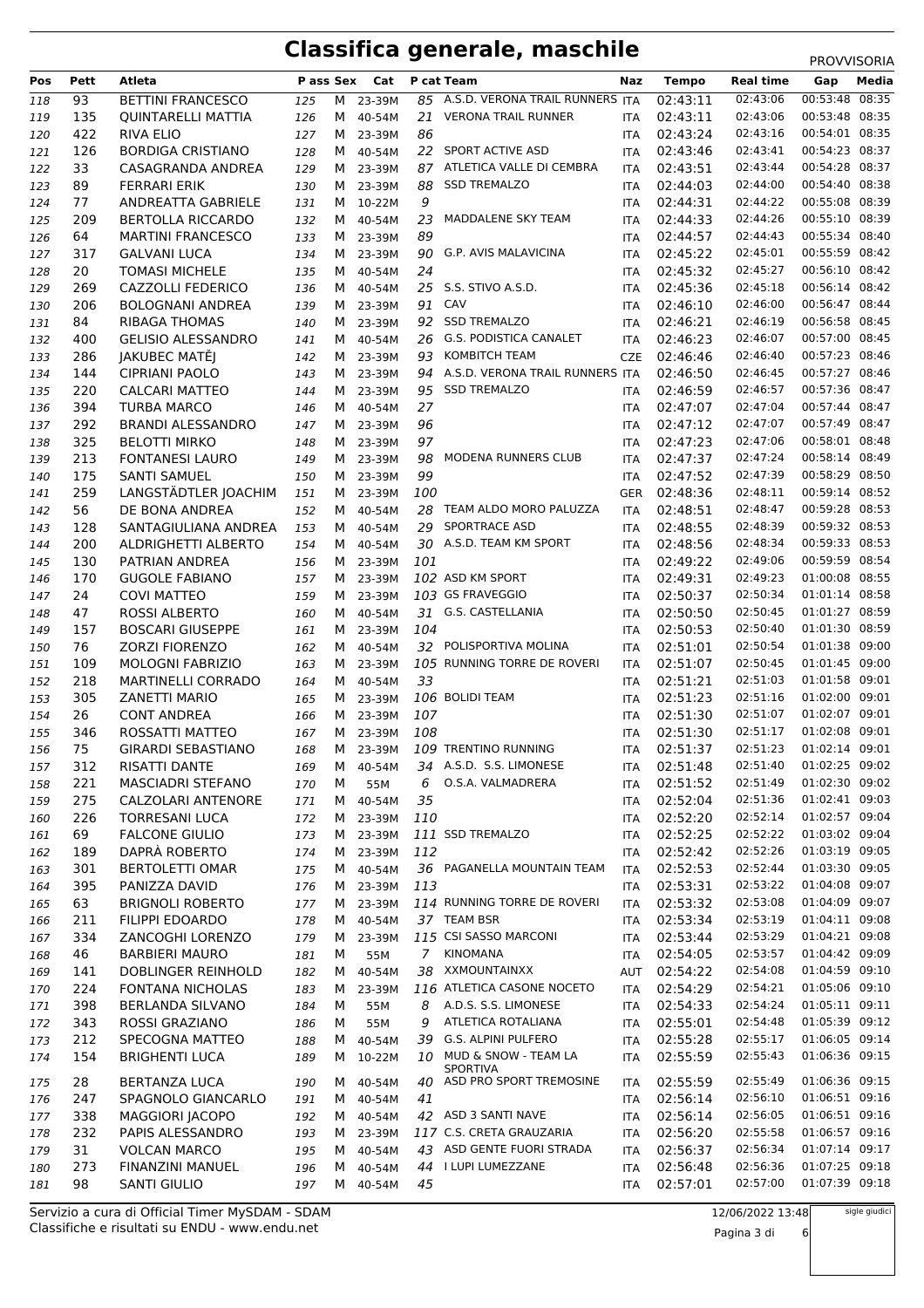| Pos        | Pett       | Atleta                                           | P ass Sex  |        | Cat                |         | <b>P</b> cat Team                                       | Naz                      | <b>Tempo</b>         | <b>Real time</b>     | Gap                              | Media |
|------------|------------|--------------------------------------------------|------------|--------|--------------------|---------|---------------------------------------------------------|--------------------------|----------------------|----------------------|----------------------------------|-------|
| 182        | 101        | <b>SPAGNOLLI ANDREA</b>                          | 198        | M      | 40-54M             |         | 46 ASD GENTE FUORI STRADA                               | <b>ITA</b>               | 02:57:15             | 02:57:10             | 01:07:52 09:19                   |       |
| 183        | 102        | <b>BUCCIO FABRIZIO</b>                           | 199        |        | M 23-39M           |         | 118 SPORT ACTIVE ASD                                    | <b>ITA</b>               | 02:57:19             | 02:57:13             | 01:07:56 09:19                   |       |
| 184        | 118        | <b>MARCHETTI GIUSEPPE</b>                        | 201        |        | M 23-39M           |         | 119 FORTE CORNO RUN                                     | <b>ITA</b>               | 02:57:25             | 02:57:03             | 01:08:02 09:20                   |       |
| 185        | 54         | <b>ORLANDI DAVIDE</b>                            | 202        |        | M 23-39M           |         | 120 OR.BA.RI                                            | <b>ITA</b>               | 02:57:40             | 02:57:24             | 01:08:17 09:21                   |       |
| 186        | 186        | <b>GIOVANNINI DONATO</b>                         | 203        | м      | 55M                |         | 10 ADS COSTALTA                                         | <b>ITA</b>               | 02:58:05             | 02:57:42             | 01:08:42 09:22                   |       |
| 187        | 143        | PONTALTI CRISTIAN                                | 205        | M      | 40-54M             | 47      |                                                         | <b>ITA</b>               | 02:58:19             | 02:58:11             | 01:08:56 09:23                   |       |
| 188        | 341        | <b>MEROLA FELICE LUCA</b>                        | 207        | M      | 40-54M             | 48      | ROMAGNA SCOUTING                                        | <b>ITA</b>               | 02:58:40             | 02:58:30             | 01:09:17 09:24                   |       |
| 189        | 355        | TAMBURINI GIOVANNI                               | 208        | M      | 23-39M             | 121     |                                                         | <b>ITA</b>               | 02:58:52             | 02:58:28             | 01:09:29 09:24                   |       |
| 190        | 228        | <b>MARCHETTI ANDREA</b>                          | 212        | M      | 40-54M             | 49      |                                                         | <b>ITA</b>               | 02:59:09             | 02:58:49             | 01:09:46 09:25                   |       |
| 191        | 193        | ROSTELLO FILIPPO                                 | 213        | M      | 23-39M             |         | 122 BLACK WARRIORS ASD                                  | <b>ITA</b>               | 02:59:57             | 02:59:49             | 01:10:34 09:28<br>01:11:29 09:31 |       |
| 192        | 393        | SABO SEBASTIAN CAROL                             | 214        |        | M 10-22M           | 11      | 123 BLACK WARRIORS ASD                                  | <b>ITA</b>               | 03:00:52             | 03:00:43<br>03:01:35 | 01:12:20 09:33                   |       |
| 193<br>194 | 164<br>237 | <b>BERTUCCO MATTEO</b><br><b>FEDRIZZI WALTER</b> | 215<br>216 | M      | M 23-39M<br>40-54M |         | 50 ATLETICA ROTALIANA                                   | <b>ITA</b><br><b>ITA</b> | 03:01:42<br>03:01:52 | 03:01:41             | 01:12:29 09:34                   |       |
| 195        | 222        | <b>CASET IVAN</b>                                | 217        |        | M 23-39M           | 124     |                                                         | <b>ITA</b>               | 03:01:57             | 03:01:41             | 01:12:35 09:34                   |       |
| 196        | 330        | <b>BERTOLDI STEFANO</b>                          | 218        |        | M 23-39M           | 125     |                                                         | <b>ITA</b>               | 03:02:22             | 03:02:00             | 01:12:59 09:35                   |       |
| 197        | 383        | LAZZARI FABRIZIO                                 | 219        | м      | 55M                |         | 11 ESC SSD                                              | ITA                      | 03:02:26             | 03:02:11             | 01:13:03 09:36                   |       |
| 198        | 241        | <b>MELZANI MARTINO</b>                           | 220        |        | M 10-22M           |         | 12 SSD BAGOLINO                                         | <b>ITA</b>               | 03:02:33             | 03:02:18             | 01:13:10 09:36                   |       |
| 199        | 377        | <b>BONAZZA WALTER</b>                            | 221        |        | M 23-39M           | 126     |                                                         | <b>ITA</b>               | 03:02:42             | 03:02:36             | 01:13:19 09:36                   |       |
| 200        | 71         | <b>GIACON FABIO</b>                              | 222        | M      | 40-54M             | 51      | <b>SPORTRACE ASD</b>                                    | ITA                      | 03:03:04             | 03:02:47             | 01:13:41 09:38                   |       |
| 201        | 27         | <b>SAVIO GIULIANO</b>                            | 223        | M      | 40-54M             |         | 52 GP SAN PIO X                                         | <b>ITA</b>               | 03:03:19             | 03:02:56             | 01:13:56 09:38                   |       |
| 202        | 424        | ANGHINETTI MATTEO                                | 225        | M      | 40-54M             | 53      | CITTADELLA 1592                                         | <b>ITA</b>               | 03:03:22             | 03:03:13             | 01:13:59 09:39                   |       |
| 203        | 321        | <b>CROSINA PATRIZIO</b>                          | 226        | M      | 23-39M             | 127     |                                                         | ITA                      | 03:03:28             | 03:03:07             | 01:14:05 09:39                   |       |
| 204        | 38         | SPAGNOLI ANGELO                                  | 227        | M      | 40-54M             | 54      |                                                         | <b>ITA</b>               | 03:03:32             | 03:03:23             | 01:14:09 09:39                   |       |
| 205        | 299        | <b>WEBER ANDREA</b>                              | 228        | M      | 40-54M             |         | 55 PAGANELLA MOUNTAIN TEAM                              | <b>ITA</b>               | 03:03:37             | 03:03:28             | 01:14:14 09:39                   |       |
| 206        | 356        | LEONESIO MAURIZIO                                | 229        | M      | 23-39M             |         | 128 PRO SPORT TREMOSINE ASD                             | <b>ITA</b>               | 03:03:46             | 03:03:36             | 01:14:24 09:40                   |       |
| 207        | 360        | MATUELLA ANSELMO                                 | 230        | м      | 55M                |         | 12 SKI TEAM VAL DI NON                                  | <b>ITA</b>               | 03:04:19             | 03:04:06             | 01:14:56 09:42                   |       |
| 208        | 391        | <b>DELMARCO MANUELE</b>                          | 232        |        | M 40-54M           | 56      |                                                         | <b>ITA</b>               | 03:04:36             | 03:04:31             | 01:15:13 09:42                   |       |
| 209        | 190        | <b>SCAPOL ANDREA</b>                             | 233        |        | M 23-39M           |         | 129 RUN FORD MIKE                                       | ITA                      | 03:04:53             | 03:04:30             | 01:15:31 09:43                   |       |
| 210        | 97         | PACE ANDREA                                      | 235        |        | M 23-39M           | 130     |                                                         | ITA                      | 03:06:40             | 03:06:12             | 01:17:17 09:49                   |       |
| 211        | 384        | <b>BOTTAMEDI FEDERICO</b>                        | 236        |        | M 23-39M           | 131     |                                                         | <b>ITA</b>               | 03:06:42             | 03:06:37             | 01:17:19 09:49                   |       |
| 212        | 95<br>382  | <b>ARRIGHINI PAOLO</b><br>ROSSI ROBERTO          | 237        | M      | 23-39M<br>55M      |         | 132 PRO SPORT TREMOSINE ASD<br>13 ESC SSD SRL EUROPA SC | <b>ITA</b>               | 03:07:21<br>03:07:52 | 03:07:12<br>03:07:38 | 01:17:58 09:51<br>01:18:30 09:53 |       |
| 213<br>214 | 208        | <b>PARIS ROBERTO</b>                             | 238<br>239 | м<br>M | 40-54M             |         | 57 MADDALENE SKY TEAM                                   | <b>ITA</b><br><b>ITA</b> | 03:08:07             | 03:07:59             | 01:18:44 09:54                   |       |
| 215        | 15         | <b>GAMBA GIANLUCA</b>                            | 240        | M      | 23-39M             | 133 DSR |                                                         | <b>ITA</b>               | 03:08:21             | 03:08:04             | 01:18:58 09:54                   |       |
| 216        | 333        | <b>CRESCINI MARIO</b>                            | 241        | м      | 55M                | 14      | PADILE RUNNING TEAM                                     | <b>ITA</b>               | 03:08:23             | 03:08:15             | 01:19:01 09:54                   |       |
| 217        | 322        | <b>BERARDI LUCA</b>                              | 242        | M      | 40-54M             | 58      |                                                         | <b>ITA</b>               | 03:08:31             | 03:08:22             | 01:19:08 09:55                   |       |
| 218        | 105        | <b>MAINO NICOLA</b>                              | 245        | M      | 40-54M             |         | 59 G.S. FRAVEGGIO                                       | <b>ITA</b>               | 03:09:14             | 03:09:00             | 01:19:51 09:57                   |       |
| 219        | 176        | <b>COLLOTTA NICOLA</b>                           | 246        | M      | 23-39M             | 134     |                                                         | <b>ITA</b>               | 03:09:15             | 03:09:03             | 01:19:52 09:57                   |       |
| 220        | 155        | <b>TOGNATO ALBERTO</b>                           | 249        |        | M 23-39M           | 135     |                                                         | <b>ITA</b>               | 03:10:02             | 03:09:49             | 01:20:39 10:00                   |       |
| 221        | 276        | <b>TIBONI EZIO</b>                               | 250        | M      | 55M                |         | 15 SSD TREMALZO                                         | ITA                      | 03:10:04             | 03:09:44             | 01:20:42 10:00                   |       |
| 222        | 397        | <b>BENINCÀ MAURO</b>                             | 251        | M      | 23-39M             |         | 136 LE CARMONE                                          | ITA                      | 03:10:14             | 03:09:51             | 01:20:51 10:00                   |       |
| 223        | 187        | PEDROTTI ALAN                                    | 252        | M      | 40-54M             | 60      |                                                         | ITA                      | 03:10:24             | 03:10:05             | 01:21:01 10:01                   |       |
| 224        | 202        | <b>FILIPPI ELIA</b>                              | 253        | M      | 40-54M             | 61      |                                                         | <b>ITA</b>               | 03:10:29             | 03:10:11             | 01:21:06 10:01                   |       |
| 225        | 347        | SALVETTI MATTIA                                  | 254        | M      | 40-54M             |         | 62 JUNIOR SPORT- AVIO -<br>TRIATHLON                    | ITA                      | 03:10:36             | 03:10:25             | 01:21:13 10:01                   |       |
| 226        | 388        | <b>LORENZI ENRICO</b>                            | 255        | м      | 55M                | 16      |                                                         | ITA                      | 03:10:44             | 03:10:28             | 01:21:22 10:02                   |       |
| 227        | 96         | DA ROLD MARIO                                    | 256        |        | M 23-39M           |         | 137 QUEI DA BOLDAN                                      | ITA                      | 03:10:53             | 03:10:41             | 01:21:30 10:02                   |       |
| 228        | 133        | DA ROLD JMMY                                     | 257        | M      | 40-54M             |         | 63 QUEI DA BOLDAN                                       | <b>ITA</b>               | 03:10:53             | 03:10:41             | 01:21:30 10:02                   |       |
| 229        | 238        | MILZANI FRANCESCO                                | 258        | M      | 40-54M             |         | 64 ATL. REBOGUSSAGO                                     | ITA                      | 03:11:14             | 03:10:59             | 01:21:52 10:03                   |       |
| 230        | 182        | <b>BELOTTI FRANCESCO</b>                         | 259        | M      | 40-54M             |         | 65 GS MONTEGARGNANO                                     | ITA                      | 03:11:20             | 03:11:14             | 01:21:57 10:04                   |       |
| 231        | 293        | <b>FAINELLI MASSIMO</b>                          | 260        | M      | 40-54M             |         | 66 G.S.D. MOMBOCAR                                      | <b>ITA</b>               | 03:11:55             | 03:11:34             | 01:22:32 10:06                   |       |
| 232        | 423        | FONTANA GIANPAOLO                                | 261        | M      | 40-54M             |         | 67 S.A. VALCHIESE                                       | <b>ITA</b>               | 03:12:11             | 03:11:52             | 01:22:48 10:06                   |       |
| 233        | 255        | <b>FERRI NICO</b>                                | 262        |        | M 40-54M           |         | 68 G.P. AVIS MALAVICINA                                 | ITA                      | 03:12:26             | 03:12:09             | 01:23:03 10:07                   |       |
| 234        | 331        | <b>BELLERO FABIO</b>                             | 266        |        | M 23-39M           |         | 138 S.A. RUNNING TEAM                                   | <b>ITA</b>               | 03:13:21             | 03:12:53             | 01:23:58 10:10                   |       |
| 235        | 50         | <b>LORENZINI MICHELE</b>                         | 270        | M      | 40-54M             |         | 69 ASD GENTE FUORI STRADA                               | ITA                      | 03:15:21             | 03:15:13             | 01:25:58 10:16                   |       |
| 236        | 57         | LAZZARINI MAURO                                  | 271        | M      | 40-54M             | 70      | <b>GS MONTEGARGNANO</b>                                 | ITA                      | 03:15:28             | 03:15:02             | 01:26:05 10:17                   |       |
| 237        | 261        | <b>STENICO SIMONE</b>                            | 272        | M      | 40-54M             | 71      |                                                         | <b>ITA</b>               | 03:15:31             | 03:15:16             | 01:26:09 10:17                   |       |
| 238        | 80         | PRASCIOLU LUCA                                   | 273        | M      | 23-39M             | 139     |                                                         | <b>ITA</b>               | 03:15:43             | 03:15:29             | 01:26:20 10:18                   |       |
| 239        | 357        | <b>BERETTA NICOLA</b>                            | 274        | M      | 40-54M             |         | 72 ALTITUDE RACE                                        | ITA                      | 03:16:09             | 03:15:49             | 01:26:46 10:19                   |       |
| 240        | 160        | <b>TISI ANDREA</b>                               | 277        | M      | 40-54M             | 73      | ASD GENTE FUORI STRADA<br>74 GRUPPO PODISTICO           | <b>ITA</b>               | 03:16:39             | 03:16:28<br>03:16:42 | 01:27:16 10:20<br>01:27:27 10:21 |       |
| 241        | 79         | CANTAMESSA LUCA                                  | 278        | M      | 40-54M             |         | VIRGILIANO                                              | ITA                      | 03:16:49             |                      |                                  |       |
| 242        | 280        | <b>VESCOVI GABRIELE</b>                          | 281        |        | M 23-39M           |         | 140 SSD TREMALZO                                        | ITA                      | 03:17:56             | 03:17:54             | 01:28:33 10:25                   |       |
| 243        | 120        | <b>OLIVETTI MARCO</b>                            | 282        | М      | 55M                |         | 17 G.S. MONTEGARGNANO                                   | <b>ITA</b>               | 03:18:26             | 03:18:15             | 01:29:03 10:26                   |       |
| 244        | 25         | ZACCARELLI EUGENIO                               | 284        |        | M 23-39M           |         | 141 PICO RUNNERS                                        | <b>ITA</b>               | 03:18:48             | 03:18:29             | 01:29:25 10:27                   |       |
| 245        | 234        | <b>VANIN DIMITRI</b>                             | 285        |        | M 23-39M           |         | 142 TORNADO RUN                                         | <b>ITA</b>               | 03:19:38             | 03:19:12             | 01:30:16 10:30                   |       |

Classifiche e risultati su ENDU - www.endu.net Servizio a cura di Official Timer MySDAM - SDAM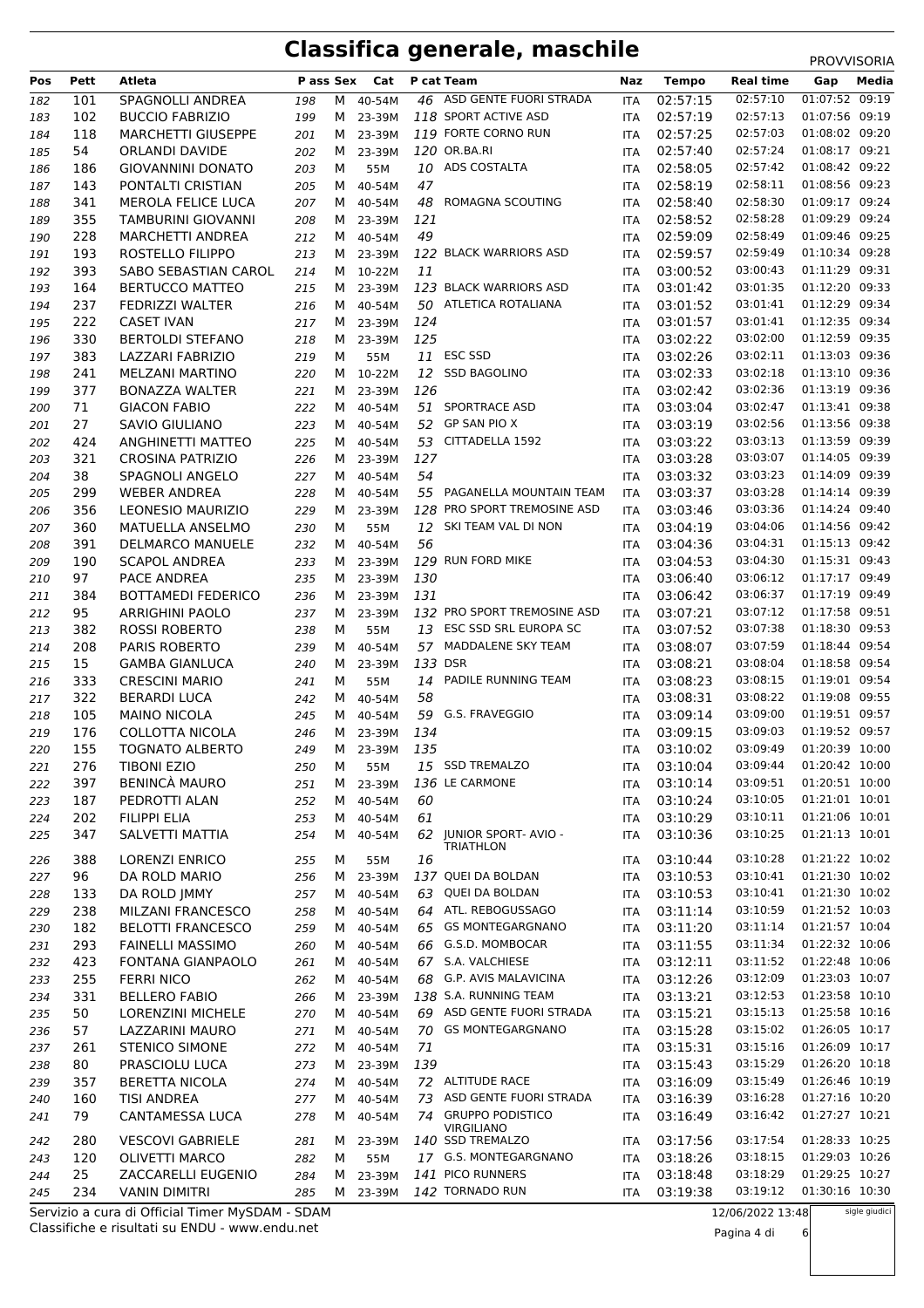| Pos        | Pett | Atleta                      | P ass Sex  |   | Cat      |     | P cat Team                               | Naz        | <b>Tempo</b> | Real time | Gap            | Media |
|------------|------|-----------------------------|------------|---|----------|-----|------------------------------------------|------------|--------------|-----------|----------------|-------|
|            |      |                             |            |   |          |     |                                          |            |              | 03:19:16  | 01:30:17       | 10:30 |
| 246        | 18   | <b>MERZ SIMONE</b>          | 286        | M | 23-39M   | 143 |                                          | <b>ITA</b> | 03:19:40     |           |                |       |
| 247        | 328  | <b>MAZZOLENI CLAUDIO</b>    | 288        | M | 40-54M   |     | 75 G.S OROBIE                            | <b>ITA</b> | 03:19:57     | 03:19:38  | 01:30:34 10:31 |       |
| 248        | 201  | <b>BORTOLOTTI LORENZO</b>   | 289        | M | 40-54M   | 76  |                                          | ITA        | 03:20:01     | 03:19:38  | 01:30:38 10:31 |       |
| 249        | 150  | PIVA ANDREA                 | 291        | M | 40-54M   | 77  |                                          | <b>ITA</b> | 03:20:18     | 03:20:04  | 01:30:55 10:32 |       |
| 250        | 297  | <b>TIBONI MATTEO</b>        | 292        | M | 23-39M   |     | 144 SSD TREMALZO                         | <b>ITA</b> | 03:20:37     | 03:20:16  | 01:31:14 10:33 |       |
| 251        | 60   | <b>SCHIAVON IGOR</b>        | 293        | M | 40-54M   |     | 78 ESC EUROPA SPORTING                   | <b>ITA</b> | 03:20:40     | 03:20:14  | 01:31:17 10:33 |       |
| 252        | 163  | MAZZARINI ANDREA            | 294        | M | 40-54M   | 79  |                                          | <b>ITA</b> | 03:20:47     | 03:20:24  | 01:31:24 10:34 |       |
| 253        | 52   | <b>DELLAI MICHELE</b>       | 295        | M | 40-54M   | 80  | ATLETICA VALLE DI CEMBRA                 | <b>ITA</b> | 03:20:55     | 03:20:38  | 01:31:32 10:34 |       |
| 254        | 34   | <b>CASTAGNINI FRANCESCO</b> | 296        | M | 23-39M   |     | 145 ASD TEAM KM SPORT                    | ITA        | 03:21:01     | 03:20:54  | 01:31:38 10:34 |       |
| 255        | 137  | <b>FLORETTA UGO</b>         | 297        | М | 55M      | 18  | MADDALENE SKY TEAM                       | <b>ITA</b> | 03:21:04     | 03:20:52  | 01:31:41 10:34 |       |
| 256        | 106  | <b>TORRESANI NICOLA</b>     | 298        | М | 40-54M   | 81  | MADDALENE SKY TEAM                       | <b>ITA</b> | 03:21:09     | 03:20:57  | 01:31:46 10:35 |       |
| 257        | 91   | <b>DEAMBROGIO FABIO</b>     | 299        | M | 40-54M   | 82  |                                          | ITA        | 03:21:18     | 03:20:58  | 01:31:55 10:35 |       |
| 258        | 165  | <b>SANTORO DANIELE</b>      | 301        | M | 23-39M   | 146 |                                          | <b>ITA</b> | 03:22:32     | 03:22:08  | 01:33:09 10:39 |       |
| 259        | 88   | PACE NICOLA                 | 302        | M | 40-54M   | 83  |                                          | <b>ITA</b> | 03:22:52     | 03:22:24  | 01:33:29 10:40 |       |
| 260        | 290  | <b>MENEGHINI ANDREA</b>     | 303        | M | 40-54M   |     | 84 ATLETICA TEAM LOPPIO                  | <b>ITA</b> | 03:22:52     | 03:22:32  | 01:33:29 10:40 |       |
| 261        | 289  | <b>BONAFINI PAOLO</b>       | 304        | M | 40-54M   |     | 85 ATLETICA TESM LOPPIO                  | <b>ITA</b> | 03:22:52     | 03:22:33  | 01:33:29 10:40 |       |
| 262        | 406  | ZACCARELLI ENRICO           | 305        | M | 23-39M   | 147 |                                          | <b>ITA</b> | 03:23:59     | 03:23:40  | 01:34:37 10:44 |       |
| 263        | 41   | <b>IACOMELLA MATTIA</b>     | 306        | M | 23-39M   | 148 |                                          | ITA        | 03:24:10     | 03:23:51  | 01:34:47 10:44 |       |
| 264        | 44   | <b>BENETTI MAURO</b>        | 307        | M | 40-54M   |     | 86 G.S. FRAVEGGIO                        | <b>ITA</b> | 03:24:54     | 03:24:41  | 01:35:31 10:47 |       |
| 265        | 252  | <b>BADONI GUIDO MARIO</b>   | 308        | М | 55M      | 19  | PODISTI DUE CASTELLI                     | <b>ITA</b> | 03:25:08     | 03:24:44  | 01:35:45 10:47 |       |
| 266        | 361  | ZANELLA MASSIMO             | 312        | M | 40-54M   | 87  | ATLETICA VALLI DI NON E SOLE ITA         |            | 03:25:43     | 03:25:21  | 01:36:21 10:49 |       |
| 267        | 262  | <b>TRENTINI MATTEO</b>      | 313        | M | 10-22M   | 13  |                                          | <b>ITA</b> | 03:25:47     | 03:25:34  | 01:36:24 10:49 |       |
| 268        | 244  | <b>VASSALLO ELIDIO</b>      | 314        | м | 23-39M   |     | 149 GS ATLETICA REZZATO                  | <b>ITA</b> | 03:27:16     | 03:27:00  | 01:37:53 10:54 |       |
| 269        | 169  | <b>IORI SIMONE</b>          | 315        | M | 40-54M   | 88  |                                          | ITA        | 03:27:53     | 03:27:38  | 01:38:30 10:56 |       |
| 270        | 53   | PELLIZZARI MARZIO           | 316        | M | 40-54M   | 89  | <b>SPORT ACTIVE ASD</b>                  | <b>ITA</b> | 03:28:23     | 03:28:06  | 01:39:00 10:58 |       |
| 271        | 85   | <b>CASARI GIULIO</b>        |            | м | 23-39M   | 150 |                                          | <b>ITA</b> | 03:29:32     | 03:29:15  | 01:40:09 11:01 |       |
|            | 369  | <b>BRESOLIN MASSIMO</b>     | 318<br>319 | M | 40-54M   |     | 90 RUNCARD                               | ITA        | 03:29:36     | 03:29:21  | 01:40:13 11:01 |       |
| 272<br>273 | 61   | <b>SCALVINI DANIELE</b>     | 320        | M | 23-39M   |     | 151 SSD BAGOLINO                         | <b>ITA</b> | 03:29:38     | 03:29:24  | 01:40:15 11:01 |       |
|            | 188  | <b>TOMMASINI QUINTO</b>     |            | М |          |     | 20 GARDASPORTEVENTIUS                    |            | 03:30:14     | 03:29:46  | 01:40:51 11:03 |       |
| 274        | 17   | <b>TOLLER GIORGIO</b>       | 322        |   | 55M      |     | 152 LEVAR&RENDER                         | <b>ITA</b> | 03:31:03     | 03:30:44  | 01:41:41 11:06 |       |
| 275        |      |                             | 323        | M | 23-39M   |     |                                          | <b>ITA</b> |              |           | 01:42:00 11:07 |       |
| 276        | 339  | ROSSI ALESSIO               | 326        | M | 23-39M   |     | 153 ATLETICA ROTALIANA                   | <b>ITA</b> | 03:31:23     | 03:31:06  |                |       |
| 277        | 36   | <b>TRAINOTTI ERIK</b>       | 327        | м | 40-54M   | 91  | <b>GENTE FUORI STRADA</b>                | <b>ITA</b> | 03:31:26     | 03:31:15  | 01:42:03 11:07 |       |
| 278        | 217  | <b>LONGARI MIRCO</b>        | 328        | м | 55M      | 21  | <b>ATLETICA IMOLA</b>                    | ITA        | 03:33:06     | 03:32:54  | 01:43:43 11:12 |       |
| 279        | 345  | <b>BOSIO MICHELE</b>        | 329        | М | 40-54M   | 92  | <b>RUNCARD</b>                           | <b>ITA</b> | 03:33:32     | 03:33:18  | 01:44:09 11:14 |       |
| 280        | 386  | <b>BALDESSARINI PAOLO</b>   | 330        | м | 55M      | 22  | ASD GENTE FUORI STRADA                   | <b>ITA</b> | 03:33:54     | 03:33:43  | 01:44:31 11:15 |       |
| 281        | 313  | ROTA STEFANO                | 331        | м | 40-54M   | 93  |                                          | ITA        | 03:34:12     | 03:34:00  | 01:44:50 11:16 |       |
| 282        | 223  | <b>ZANONI EDO</b>           | 333        | м | 55M      | 23  |                                          | <b>ITA</b> | 03:34:18     | 03:33:49  | 01:44:55 11:16 |       |
| 283        | 399  | <b>MATTEVI ELMAR</b>        | 334        | M | 40-54M   | 94  |                                          | ITA        | 03:34:20     | 03:34:06  | 01:44:57 11:16 |       |
| 284        | 111  | <b>BELLOTTI LORENZO</b>     | 335        | M | 23-39M   | 154 |                                          | <b>ITA</b> | 03:34:25     | 03:33:56  | 01:45:02 11:17 |       |
| 285        | 327  | <b>CAPPONI SIMONE</b>       | 336        |   | M 23-39M | 155 |                                          | ITA        | 03:34:30     | 03:34:15  | 01:45:07 11:17 |       |
| 286        | 418  | <b>GUALDI WALTER</b>        | 338        | M | 40-54M   |     | 95 S.A. VALCHIESE                        | <b>ITA</b> | 03:34:36     | 03:34:16  | 01:45:13 11:17 |       |
| 287        | 151  | DALL'OSTO GIULIO            | 339        | M | 23-39M   | 156 |                                          | ITA        | 03:35:12     | 03:35:08  | 01:45:49 11:19 |       |
| 288        | 39   | <b>CANDEAGO PATRICK</b>     | 340        | M | 23-39M   |     | 157 QUEI DA BOLDAN                       | ITA        | 03:35:15     | 03:35:01  | 01:45:52 11:19 |       |
| 289        | 180  | <b>LANDI DEVID</b>          | 341        | M | 40-54M   |     | 96 USD BRONZOLO                          | ITA        | 03:35:17     | 03:34:52  | 01:45:54 11:19 |       |
| 290        | 421  | MARTINEZ CARRERA JORGE 342  |            | M | 23-39M   |     | 158 NINGUNA                              | PER        | 03:35:33     | 03:35:08  | 01:46:10 11:20 |       |
| 291        | 319  | <b>TASIN ROBERTO</b>        | 343        | M | 40-54M   |     | 97 CAV                                   | <b>ITA</b> | 03:35:41     | 03:35:16  | 01:46:18 11:21 |       |
| 292        | 254  | <b>REOLON PAOLO</b>         | 344        | м | 55M      |     | 24 SPIRITOLIMPICO                        | ITA        | 03:36:55     | 03:36:42  | 01:47:32 11:24 |       |
| 293        | 309  | MORFEO LEONARDO             | 345        | м | 55M      |     | 25 ATLETICA CORRIFERRARA                 | ITA        | 03:37:30     | 03:37:10  | 01:48:07 11:26 |       |
| 294        | 171  | <b>GREGGIO ANDREA</b>       | 346        | M | 40-54M   |     | 98 STRAVERONA                            | ITA        | 03:37:32     | 03:37:21  | 01:48:09 11:26 |       |
| 295        | 415  | <b>BARBIERI EMANUELE</b>    | 348        | M | 23-39M   |     | 159 PADILE RUNNING TEAM                  | ITA        | 03:38:49     | 03:38:40  | 01:49:26 11:30 |       |
| 296        | 396  | SIMONI RICCARDO             | 349        | м | 55M      | 26  |                                          | ITA        | 03:39:06     | 03:38:47  | 01:49:43 11:31 |       |
| 297        | 205  | PELLEGRINI LUCA             | 352        | M | 40-54M   |     | 99 CAV                                   | ITA        | 03:40:05     | 03:39:39  | 01:50:42 11:34 |       |
| 298        | 311  | <b>SCAGLIA JAN</b>          | 354        | М | 55M      |     | 27 CREMONA SPORTIVA ATLETICA ITA<br>ARVE |            | 03:41:09     | 03:40:51  | 01:51:46 11:38 |       |
| 299        | 156  | ZAPPAROLI MATTEO            | 356        | M | 40-54M   | 100 |                                          | <b>ITA</b> | 03:41:23     | 03:41:12  | 01:52:00 11:39 |       |
| 300        | 295  | CAMPANA STEFANO             | 357        | M | 40-54M   |     | 101 VICENZA RUNNERS                      | ITA        | 03:41:44     | 03:41:33  | 01:52:21 11:40 |       |
| 301        | 225  | MADELLA MILO                | 358        |   | M 10-22M | 14  |                                          | ITA        | 03:42:18     | 03:42:06  | 01:52:56 11:41 |       |
| 302        | 314  | <b>TRENTINI PAOLO</b>       | 359        |   | M 40-54M |     | 102 MARATHON CLUB TRENTO                 | ITA        | 03:42:29     | 03:42:13  | 01:53:07 11:42 |       |
| 303        | 92   | <b>FAVARO FEDERICO</b>      | 360        | M | 23-39M   |     | 160 TEAM OTC                             | ITA        | 03:43:20     | 03:43:11  | 01:53:57 11:45 |       |
| 304        | 207  | <b>ZANONI PAOLO</b>         | 361        | м | 55M      | 28  |                                          | ITA        | 03:43:57     | 03:43:33  | 01:54:34 11:47 |       |
| 305        | 427  | <b>BRIGA' EMILIANO</b>      | 362        |   | M 40-54M |     | 103 SSD TREMALZO                         | ITA        | 03:44:31     | 03:44:09  | 01:55:08 11:48 |       |
| 306        | 263  | ZANETTI SERGIO              | 364        | M | 23-39M   |     | 161 SSD BAGOLINO                         | <b>ITA</b> | 03:45:14     | 03:45:00  | 01:55:51 11:51 |       |
| 307        | 332  | <b>SARTORI MIRCO</b>        | 365        | M | 23-39M   |     | 162 S.A. RUNNING TEAM                    | ITA        | 03:45:53     | 03:45:26  | 01:56:30 11:53 |       |
| 308        | 140  | FERRARI GRAZIANO            | 366        | M | 40-54M   |     | 104 MADDALENE SKY TEAM                   | ITA        | 03:46:14     | 03:46:01  | 01:56:51 11:54 |       |
| 309        | 94   | <b>VENDER PAOLO</b>         | 367        |   | M 23-39M |     | 163 MADDALENE SKY TEAM                   | ITA        | 03:46:48     | 03:46:39  | 01:57:25 11:56 |       |

Classifiche e risultati su ENDU - www.endu.net Servizio a cura di Official Timer MySDAM - SDAM 12/06/2022 13:48

sigle giudici

Pagina 5 di 6